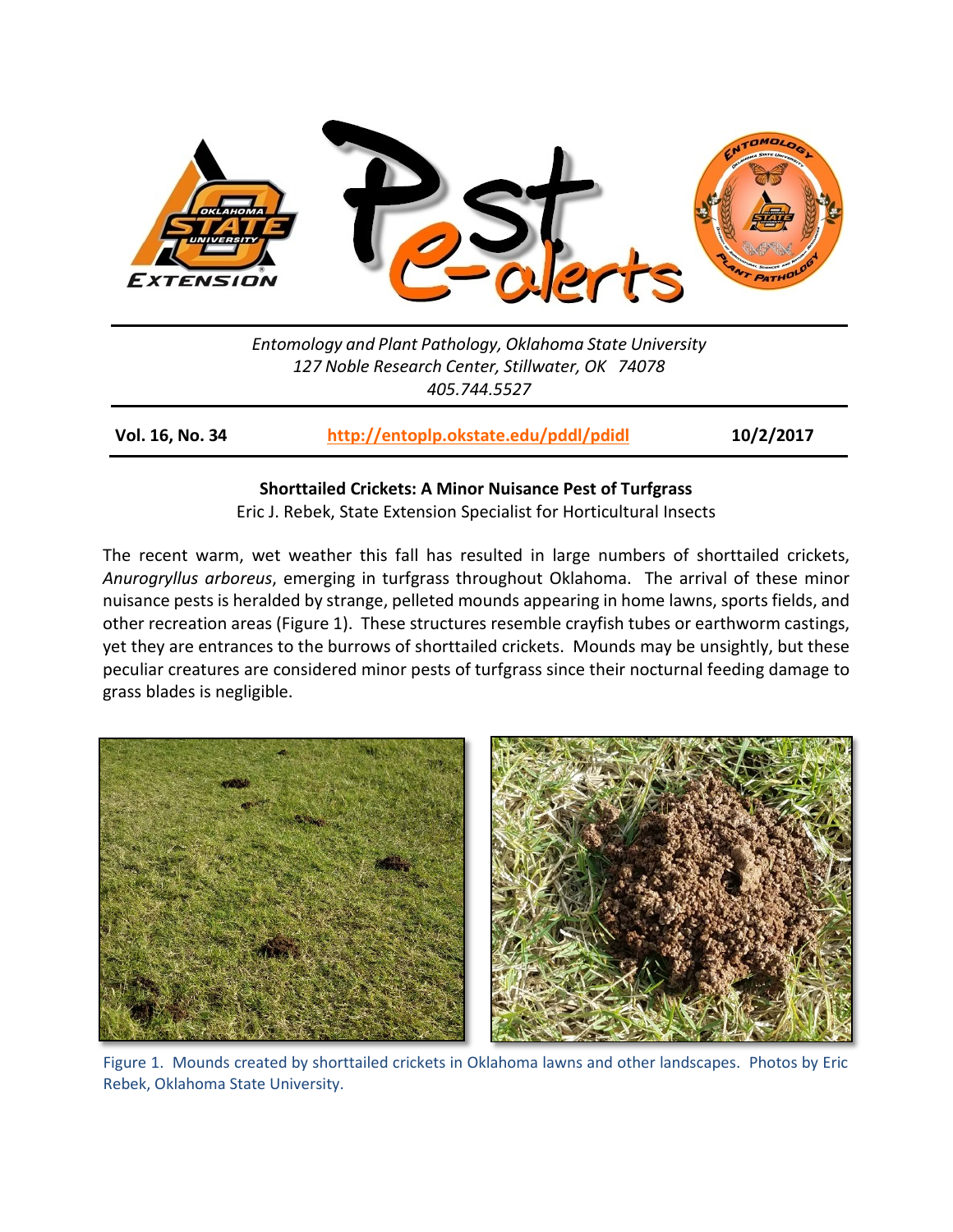## **Description**

These crickets are similar to field crickets except for the short ovipositor (i.e., egg-laying organ found on females), which gives rise to their common name. Adults are brown and measure about 1/2 to 3/4 inch long (Figure 2). They shed their hindwings soon after becoming adults, and thus are nonflying. The light brown nymphs are smaller than adults and lack wings.

# **Life Cycle**

Shorttailed crickets overwinter as nearly mature nymphs in burrows belowground. Upon developing through several molts in early spring, they reach the adult stage. Mated females begin to lay eggs in late spring or early summer. Hatching takes place in a multi-chambered burrow constructed by the adult. For a short period of time, both eggs and nymphs may be found in the burrow. Between the fourth and sixth instars (i.e., juvenile development stages), nymphs leave the parent burrows and construct burrows of their own. At



Figure 2. Adult shorttailed cricket. Photo by Rick Grantham, Oklahoma State University.

first the burrows are small, but as the crickets mature the burrows are enlarged and may reach depths of 12 to 20 inches. Only one cricket is found per burrow except when parent burrows contain eggs and nymphs. There is one generation per year.

### **Hosts**

Shorttailed crickets feed on grasses, weeds, pine cones, and pine seedlings. They are seldom seen because they forage at night. As mentioned above, they cause very little damage to turfgrass.

### **Damage**

Burrows are constructed by nymphs and adults, resulting in unsightly mounds of small soil pellets, which may smother the surrounding grass. In Oklahoma, they are seldom noticed until the maturing nymphs begin to construct new burrows. This is usually sometime in August and continues through October, although shorttailed crickets also become active in spring as they emerge from hibernation. Burrows may be rebuilt each time they are washed away by rains.

### **Inspection and Control**

Look for mounds of small soil pellets or soil deposits similar to those constructed by crayfish or earthworms. Treatment provides only partial control and is seldom needed unless large numbers of mounds are encountered. If treatment is attempted, an insecticide that is registered for late summer or fall control of white grubs and other soil insects will reduce numbers of shorttailed crickets (see OCES publications E-832 or [CR-7195\)](http://pods.dasnr.okstate.edu/docushare/dsweb/Get/Document-7555/CR-7195web17.pdf). Also, a simple, non-chemical method of management is to knock down mounds with a rake or other tool.